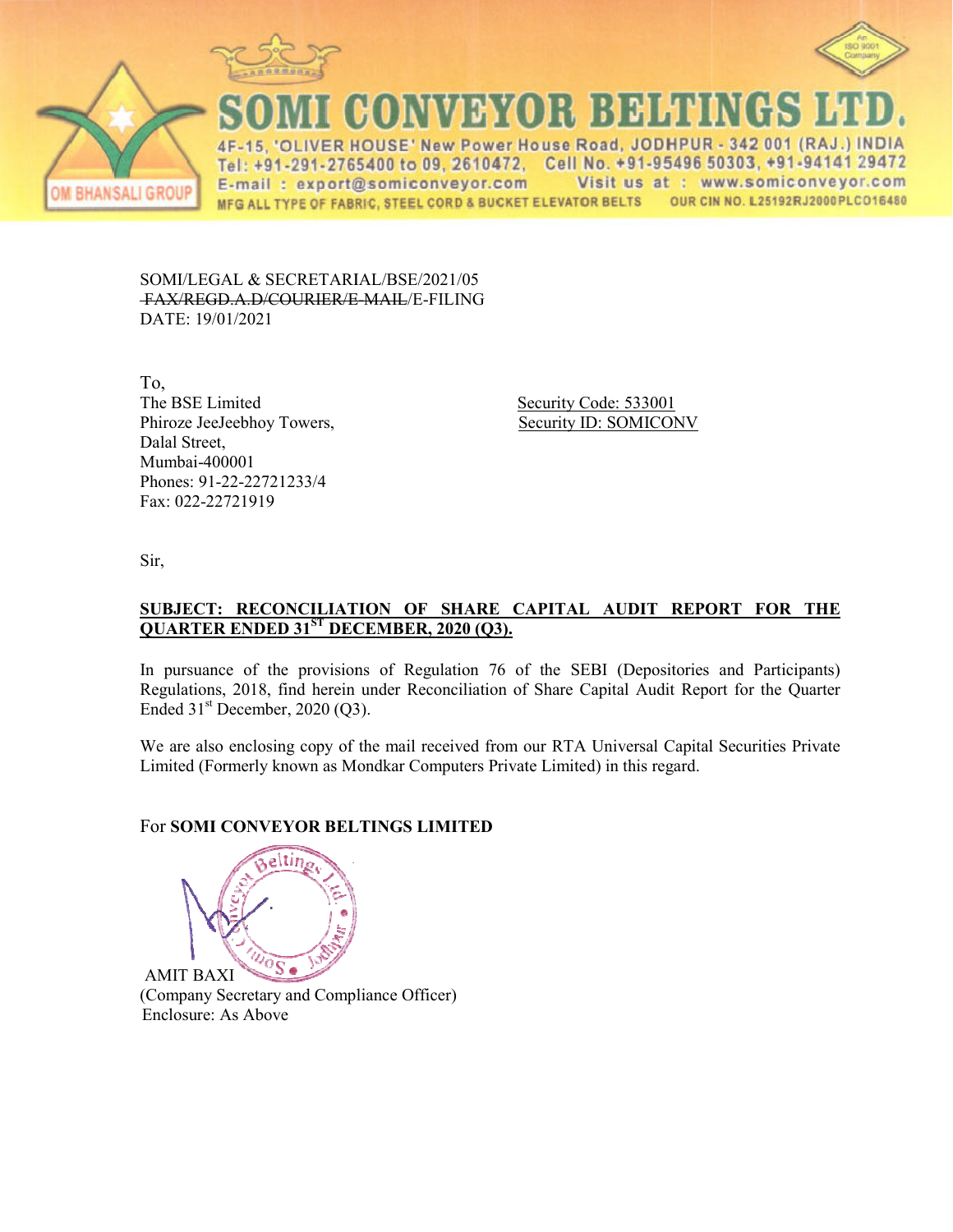

**CS. AVIJIT VASU B.Sc., M.COM, ACS Practicing Company Secretary** 

÷,

#### **RECONCILIATION OF SHARE CAPITAL AUDIT REPORT**

| 1. For Quarter Ended                                                                                              |                                             | : $31ST$ December, 2020 (THIRD QUARTER)                       |         |                                   |               |
|-------------------------------------------------------------------------------------------------------------------|---------------------------------------------|---------------------------------------------------------------|---------|-----------------------------------|---------------|
| $2.$ ISIN                                                                                                         | : INE323J01019                              |                                                               |         |                                   |               |
| 3. Face Value                                                                                                     | : Rs. $10/-$                                |                                                               |         |                                   |               |
| 4. Name of the Company                                                                                            |                                             | : SOMI CONVEYOR BELTINGS LIMITED                              |         |                                   |               |
| 5. Registered Office Address                                                                                      |                                             | : 4F-15, "Oliver House", New Power House Road, Jodhpur-342003 |         |                                   |               |
| 6. Correspondence Address                                                                                         |                                             | : 4F-15, "Oliver House", New Power House Road, Jodhpur-342003 |         |                                   |               |
| 7. Telephone & Fax Nos                                                                                            |                                             | : Tel: +91-291-2765400, Fax: +91-291-2765410                  |         |                                   |               |
| 8. Email address                                                                                                  | : info@ombhansali.com/ csamitbaxi@gmail.com |                                                               |         |                                   |               |
| 9. Names of the Stock Exchanges where the company's securities are listed: BSE LIMITED, NSE OF INDIA LIMITED      |                                             |                                                               |         |                                   |               |
|                                                                                                                   |                                             | Number of Shares                                              |         | % % % of the Total issued capital |               |
| 10. Issued Capital:                                                                                               |                                             | 11779656                                                      |         | 100%                              |               |
| 11. Listed Capital (Exchange-wise): (BSE)                                                                         |                                             | 11779656                                                      |         | 100%                              |               |
|                                                                                                                   | (NSE)                                       | 11779656                                                      |         | 100%                              |               |
| (as per company records)                                                                                          |                                             |                                                               |         |                                   |               |
| 12. Held in dematerialized form in CDSL:                                                                          |                                             | 2437408                                                       |         | 20.69%                            |               |
| 13. Held in dematerialized form in NSDL:                                                                          |                                             | 8520238                                                       |         | 72.33%                            |               |
| 14. Physical:                                                                                                     |                                             | 822010                                                        |         | 6.98%                             |               |
| 15. Total No. of shares $(12+13+14)$ :                                                                            |                                             | 11779656                                                      |         | 100%                              |               |
| 16. Reasons for difference if any, between (10&11), (10&15), (11&15): NIL                                         |                                             |                                                               |         |                                   |               |
| 17. Certifying the details of changes in share capital during the quarter under consideration as per Table below: |                                             |                                                               |         |                                   |               |
| Particulars***<br>No. of Shares                                                                                   |                                             | Applied/Not   Listed on Stock                                 | Whether | Whether                           | In -principal |

| NIL            | -----         | -----       | ----            | ----      | ----      | ----          |
|----------------|---------------|-------------|-----------------|-----------|-----------|---------------|
|                |               |             | Names)          |           |           | Names)        |
|                |               | listing     | (Specify)       | To CDSL   | To NSDL   | SE(Specify    |
|                |               | Applied for | Exchanges       | Intimated | Intimated | approval for  |
| Particulars*** | No. of Shares | Applied/Not | Listed on Stock | Whether   | Whether   | In -principal |

\*\*\* Rights, Bonus, Preferential Issue, ESOPs, Amalgamation, Conversion, Buyback, Capital Reduction, Forfeiture, Any other (to specify). 18. Register of members is updated (Yes/No): **YES** If not, updated upto which date: **N.A**

19. Reference of previous quarter with regards to excess dematerialized shares, .if any: **N.A**

20. Has co. resolved the matter mentioned in point no.19 above in current quarter? If not, reason why? **N.A**

21. Total no. of requests, if any, confirmed after 21 days & the total no. of requests pending beyond 21 days with the reasons for delay:

| Total No. of demat requests   | No. of requests | No. of shares | Reasons for delay |
|-------------------------------|-----------------|---------------|-------------------|
| Confirmed after 21 days       | NШ              | <b>NIL</b>    |                   |
| Pending for more than 21 days | NШ              | NIL           |                   |

22. Name, Telephone & Fax No. of the Compliance Officer of the Company:

#### **Mr. Amit Baxi**

 **4 F-15, "Oliver House", New Power House Road, Jodhpur-342003 Tel.: +91-0291-2765400, Fax: +91-0291-2765410** 

23. Name, Address, Tel. & Fax No., Regn. No. of the Practicing company secretary:  **CS AVIJIT VASU, Corporate Tower, Plot No. 21&22, Behind Bank of Maharashtra, 2nd Puliya Commercial Centre, Chopasni Housing Board, Jodhpur, Tel.:+91-0291- 2759987 M. No. 37968; C. P. No. 14198** 

24. Appointment of common agency for share registry work (if yes, name and address): **YES UNIVERSAL CAPITAL SECURITIES PRIVATE LIMITED C 101, 247 Park, LBS Road, Vikhroli West, Mumbai – 400083 Tel: (+91 22) 28207203-05, 28257641, Fax: (+91 22) 28207207**

25. Any other detail that the company secretary may like to provide, (*e.g.* BIFR Company, delisting from SE): **NIL**

**Date: 19/01/2021 CS AVIJIT VASU Place: Jodhpur Company Secretary in Practice, ACS: 37968, C.P. No. 14198 UDIN:A037968B002066115**